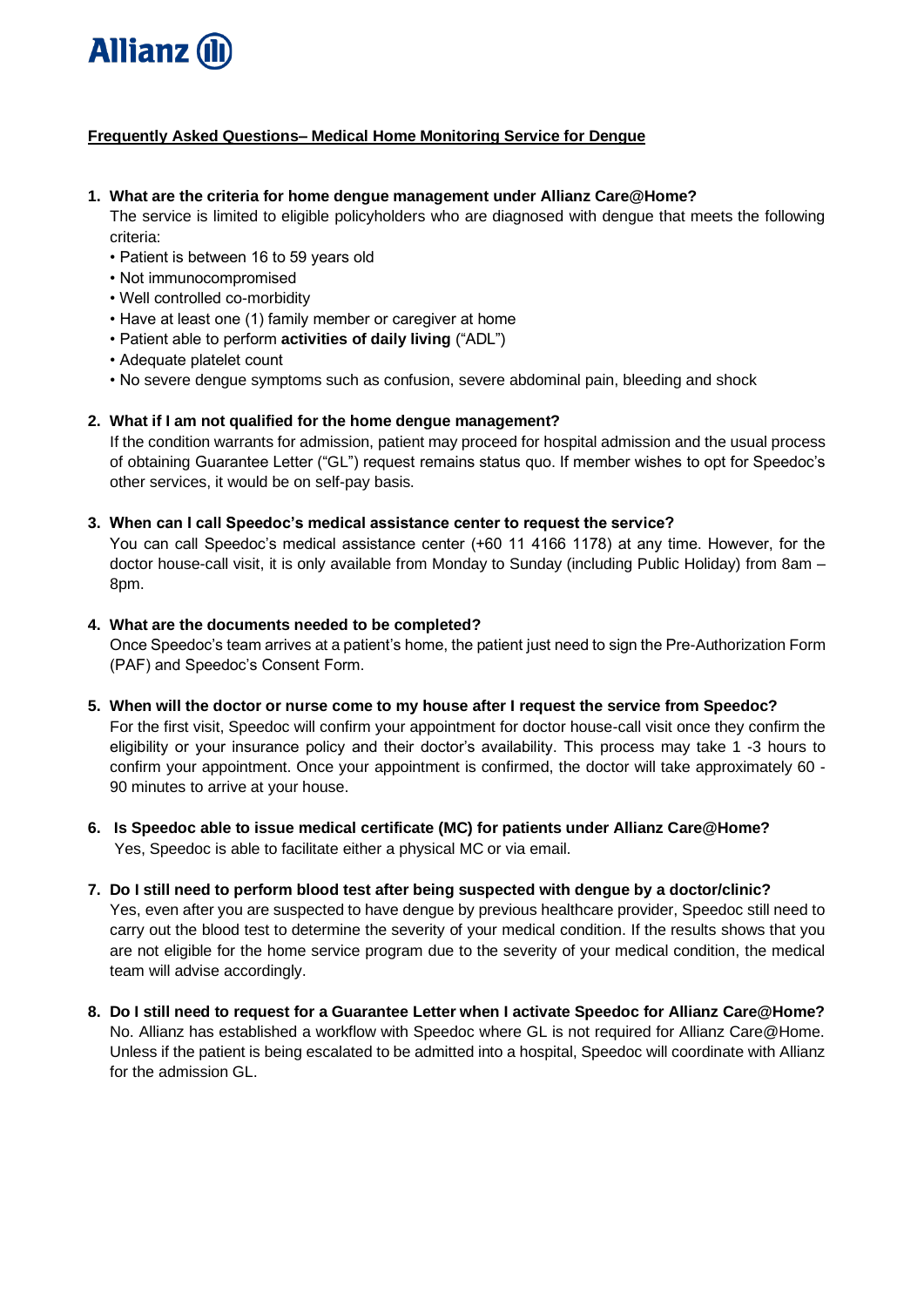

#### **9. What sort of tests will be conducted in the first assessment and how long for the results?** The initial test would include:

- Blood test for dengue fever diagnosis (FBC+Dengue IgG,IgM,NS1)
- Blood test for inflammatory marker (CRP)
- COVID-19 RTK Tests
- Complete history with physical examination

Once the medical team has completed the examination and collected your blood sample, it will take up to 5 hours to receive the lab test result. By assessing the severity of the dengue condition, the medical team will advise accordingly if a hospital admission is required.

## **10. What happens during the monitoring period of Allianz Care@Home?**

For the first visit, a doctor and a nurse will perform physical examination, checking your vitals and collecting your blood sample. For the following days, a qualified nurse will come to your home daily for a review and blood test collection.

This will be followed with tele-consultation to review your blood tests result by a doctor. You will also be provided remote monitoring devices to monitor your blood pressure, temperature, glucose level and oxygen saturation for the duration of the period.

You will be provided a direct number to contact a medical personnel in charge, so you can contact them during any emergency.

#### **11. What happens if during the dengue home care management, the patient develops severe symptoms?**

The patient or caregiver should immediately contact the Speedoc medical team. Speedoc will determine if the patient requires an urgent home visit after a tele-consultation.

In the event the patient's medical condition worsened and can no longer be able to be treated at home, patient will be advised to be admitted to a hospital and the Speedoc medical team will notify Allianz for the admission. Speedoc will arrange ambulance services if needed.

## **12. Will there be a follow-up by Speedoc after the patient is discharged?**

Yes. Speedoc will arrange a follow-up call 3 days after the patient is discharged to monitor the recovery. Patient can access to Speedoc anytime thereafter if they have any issue.

#### **13. Which area does Allianz Care@Home service cover?**

This service is available in Klang Valley, Penang, Ipoh, Negeri Sembilan, Melaka and Johor (Johor Bahru, Iskandar Puteri, Skudai, Pekan Nanas, Pasir Gudang, Senai, Kulai and Masai) at the moment. More locations will be made available in due course.

For the detailed Terms and Conditions, please refer to the next page.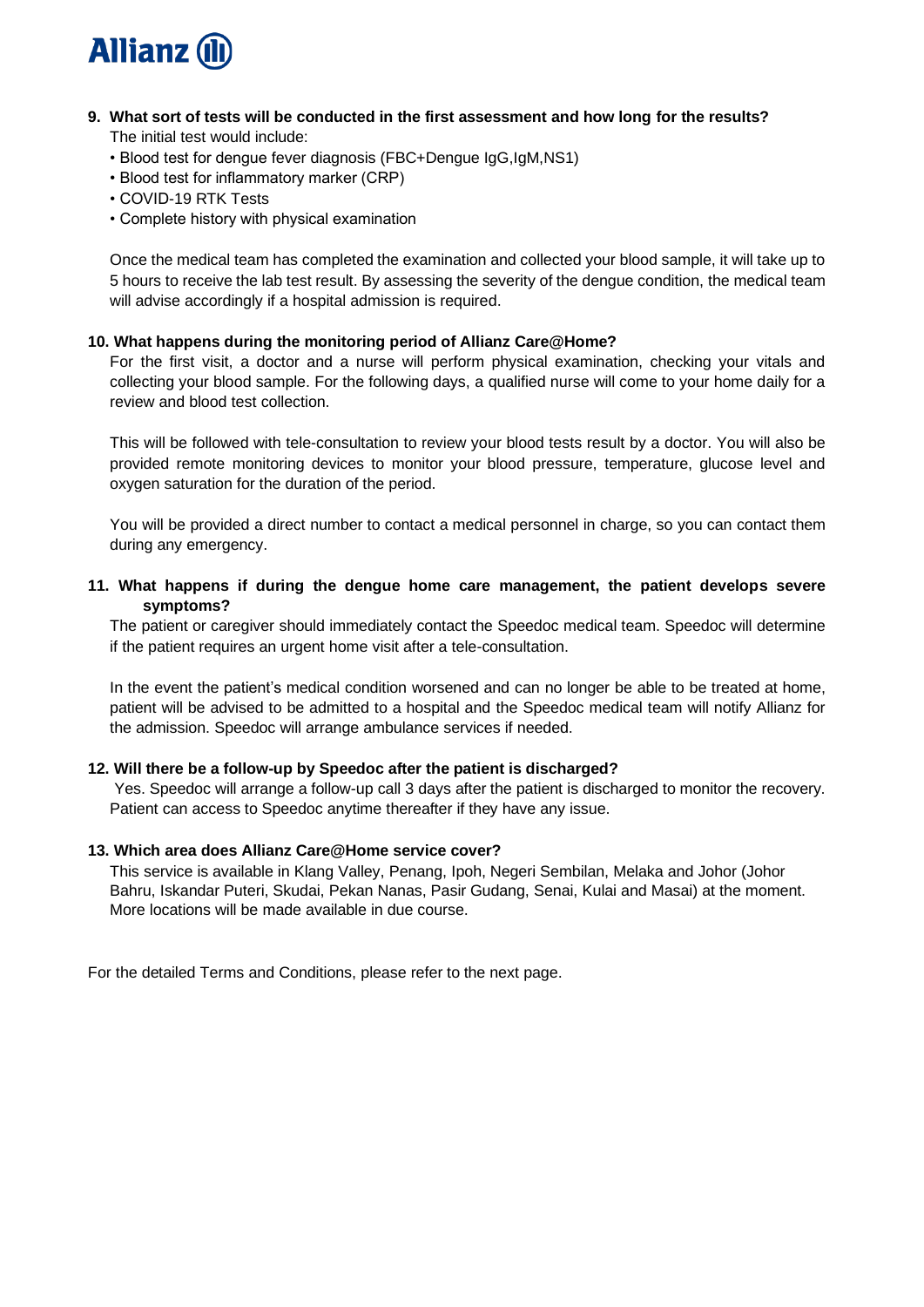

## **Terms and Conditions for Allianz Care@Home – Medical Home Monitoring Service for Dengue**

**"Allianz Care@Home – Medical Home Monitoring Service for Dengue"** is offered by Allianz Life Insurance Malaysia Berhad ("**Allianz Life**") for eligible Allianz Life **HealthInsured policy** customers where they are given an option to get medical home monitoring service if they are diagnosed with dengue by the appointed care delivery partner Speedoc (Malaysia) Sdn. Bhd. ("Speedoc")., subject to the terms and conditions contained herein.

#### **1. Eligibility**

- a. This service is open to Allianz Life individual customers who hold an in-force **HealthInsured policy** with Allianz Life at the time of receiving the medical home monitoring service. Such individual customer must be the named life assured of the policy as shown in the records of Allianz Life.
- b. The customer must meet the following criteria for outpatient care in order to get medical home monitoring service for dengue:
	- 16 years old till 59 years old,
	- not immunocompromised;
	- well controlled co-morbidity;
	- have at least one (1) family member or care giver at home;
	- able to perform Activities of Daily Living ("ADL");
	- platelet count which is deemed acceptable; and
	- no haemoconcentration, confusion, severe abdominal pain, bleeding and shock.

#### Collectively known as "**Allianz Life Eligible Individual H&S Customers**".

#### **2. Benefits and Scope of Services**

As an Allianz Life Eligible Individual H&S Customers you will be entitled to:

- a. Medical home monitoring service for dengue ("**Service**") which is supported by Speedoc**,** which includes:
	- Daily home visits by doctor and/or nurse(s)
	- Diagnostic test, medication, treatment & support
	- 24/7 helpline

If condition develops to severe dengue,

- Referral letter/ summary note to medical service centre
- Hospital admission assistance
- Arrangement for ground ambulance (if required)

This service is available in Klang Valley, Penang, Negeri Sembilan, Ipoh, Melaka and Johor (Johor Bahru, Iskandar Puteri, Skudai, Pekan Nanas, Pasir Gudang, Senai, Kulai and Masai) at the moment. More locations will be made available in due course. To access the service, contact Speedoc at +6011 4166 1178.